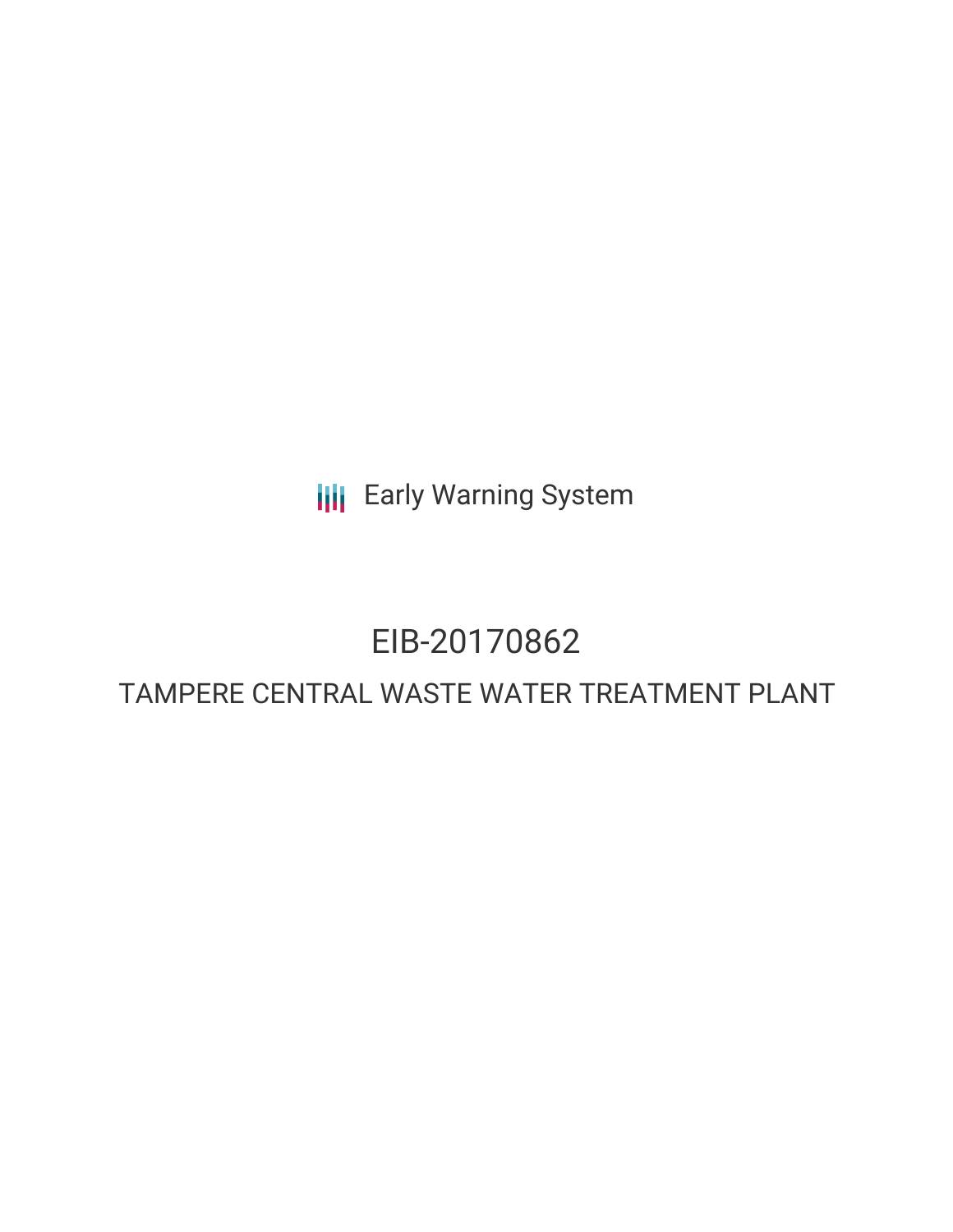

#### **Quick Facts**

朋

| <b>Countries</b>               | Finland                              |
|--------------------------------|--------------------------------------|
| <b>Specific Location</b>       | Tampere                              |
| <b>Financial Institutions</b>  | European Investment Bank (EIB)       |
| <b>Status</b>                  | Proposed                             |
| <b>Bank Risk Rating</b>        | υ                                    |
| <b>Borrower</b>                | TAMPEREEN SEUDUN KESKUSPUHDISTAMO OY |
| <b>Sectors</b>                 | Water and Sanitation                 |
| <b>Investment Type(s)</b>      | Loan                                 |
| <b>Investment Amount (USD)</b> | \$179.54 million                     |
| <b>Project Cost (USD)</b>      | $$375.84$ million                    |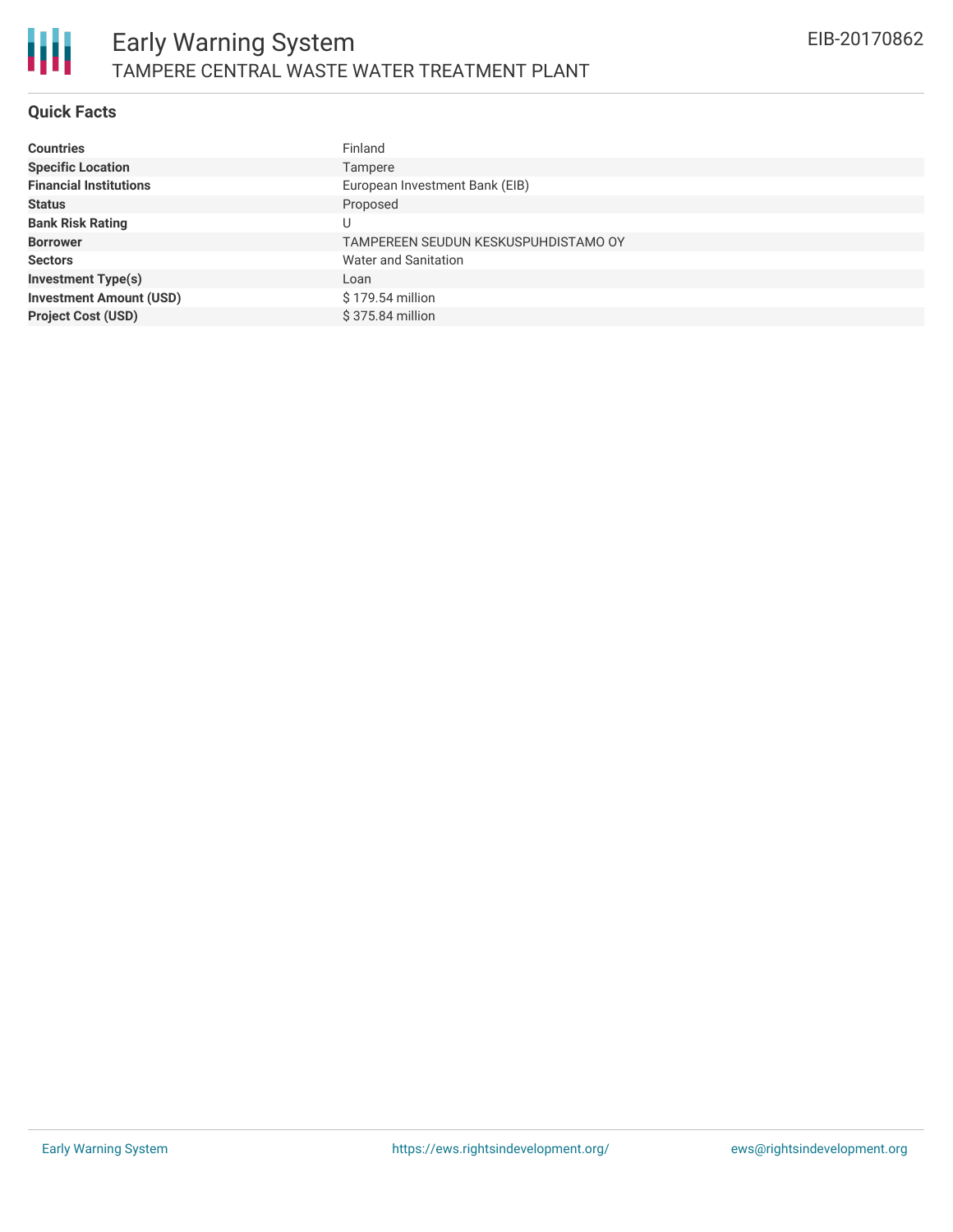

#### **Project Description**

The project concerns the construction of a wastewater treatment plant in Tampere, Finland. It also includes improvements in the overall collection system which aim to reduce the amount of inflows to be treated at the plant.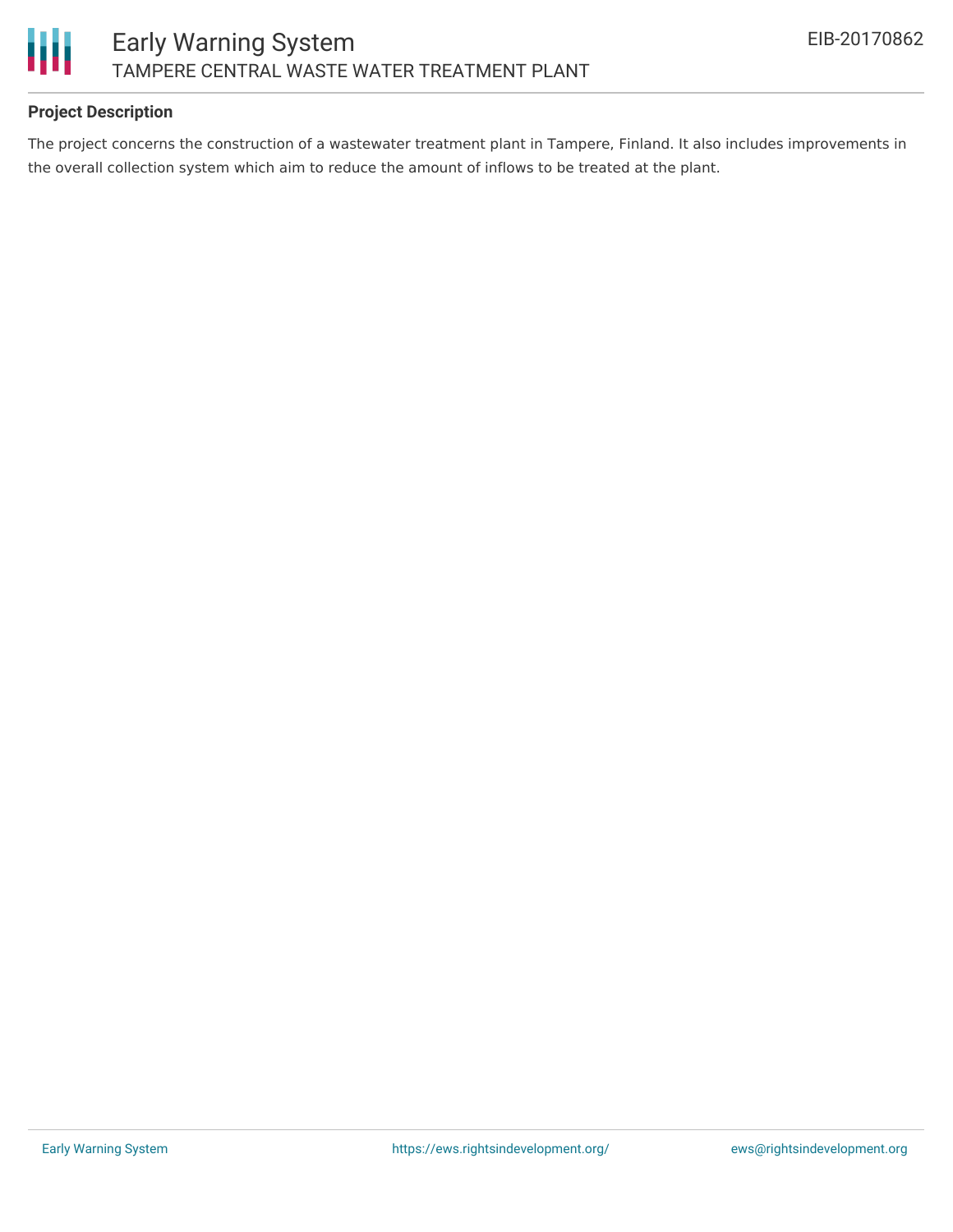

#### **Investment Description**

European Investment Bank (EIB)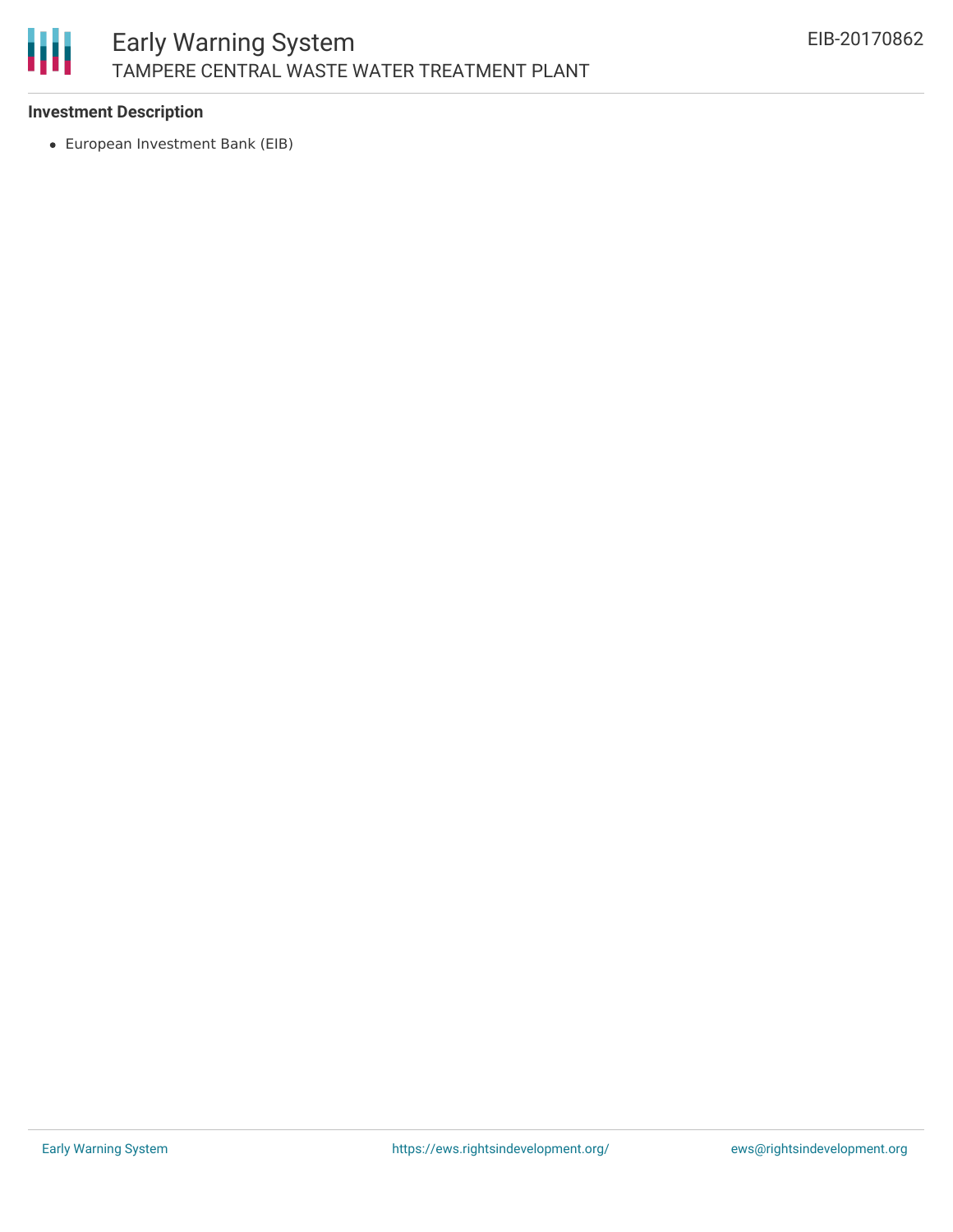

### Early Warning System TAMPERE CENTRAL WASTE WATER TREATMENT PLANT

| <b>Private Actor 1</b> | <b>Private Actor</b><br>1 Role | <b>Private Actor</b><br>Sector | <b>Relation</b> | <b>Private Actor 2</b>               | <b>Private Actor</b><br>2 Role | <b>Private Actor</b><br>2 Sector |
|------------------------|--------------------------------|--------------------------------|-----------------|--------------------------------------|--------------------------------|----------------------------------|
| $\sim$                 | . .                            | $\overline{\phantom{0}}$       | $-$             | Tampereen Seudun Keskuspuhdistamo Oy | Client                         |                                  |